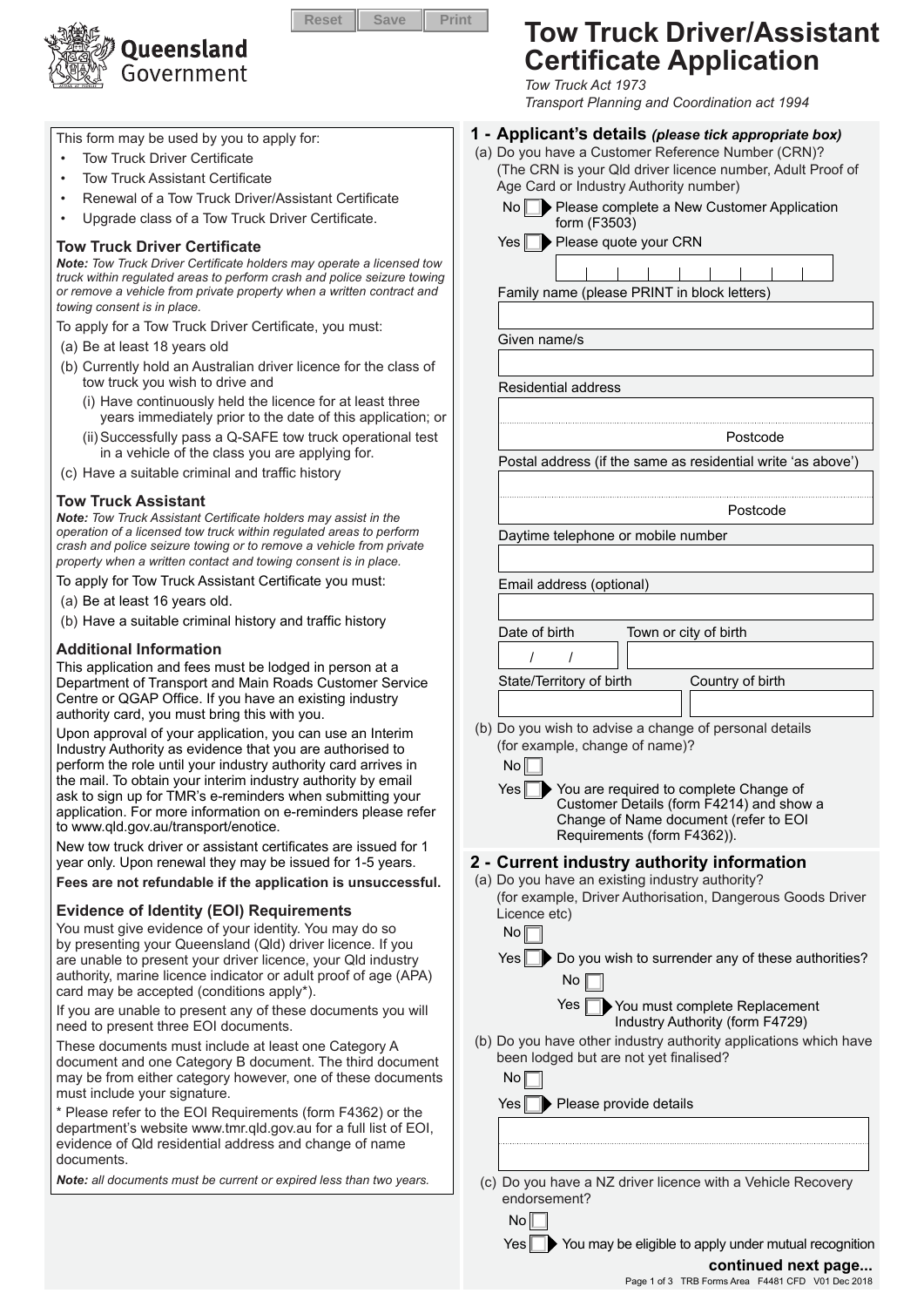#### **Tow Truck Driver/Assistant Certificate Application continued... page 2 of 3**

|  | 3 - What are you applying for? |  |  |  |  |  |
|--|--------------------------------|--|--|--|--|--|
|--|--------------------------------|--|--|--|--|--|

| rnat are you applying ion:                                                                                                                                                                                                                                                                                                                                              |         |
|-------------------------------------------------------------------------------------------------------------------------------------------------------------------------------------------------------------------------------------------------------------------------------------------------------------------------------------------------------------------------|---------|
| New Tow Truck Driver Certificate                                                                                                                                                                                                                                                                                                                                        | (a)     |
| New Tow Truck Assistant Certificate                                                                                                                                                                                                                                                                                                                                     |         |
| Upgrade Tow Truck Driver Certificate                                                                                                                                                                                                                                                                                                                                    |         |
| Renewal of Tow Truck Driver Certificate                                                                                                                                                                                                                                                                                                                                 |         |
| Renewal of Tow Truck Assistant Certificate                                                                                                                                                                                                                                                                                                                              | (b)     |
| What term are you applying for?<br>1 Year $\parallel$<br>2 Years<br>3 Years I<br>5 Years<br>4 Years   <br>Ш                                                                                                                                                                                                                                                             |         |
| 4 - Background information<br>(a) Have you ever been known, or are you known by, any other<br>name?                                                                                                                                                                                                                                                                     | $(c)$   |
| No<br>Yes   <br>You are required to give full details<br>If insufficient room - attach separate sheet<br>Period<br>What name/s?                                                                                                                                                                                                                                         |         |
| $\prime$<br>I                                                                                                                                                                                                                                                                                                                                                           |         |
| I<br>$\prime$                                                                                                                                                                                                                                                                                                                                                           | $(d)$ / |
| (b) Have you lived in any other state, territory or country in the                                                                                                                                                                                                                                                                                                      |         |
| last 10 years?<br>$No$ $  $<br>Yes                                                                                                                                                                                                                                                                                                                                      |         |
| You are required to give full details<br>If insufficient room - attach separate sheet<br>Period<br>Town/State/Country                                                                                                                                                                                                                                                   |         |
| I<br>I                                                                                                                                                                                                                                                                                                                                                                  |         |
| $\prime$<br>I                                                                                                                                                                                                                                                                                                                                                           |         |
| 5 - Previous industry authority information<br>Have you ever had an authority/licence/accreditation/<br>certificate (in Qld or elsewhere) suspended, cancelled or<br>refused?                                                                                                                                                                                           | (a)     |
| $No \nightharpoonup$ Yes<br>You are required to give full details<br>If insufficient room - attach separate sheet                                                                                                                                                                                                                                                       |         |
|                                                                                                                                                                                                                                                                                                                                                                         | 10.     |
|                                                                                                                                                                                                                                                                                                                                                                         |         |
|                                                                                                                                                                                                                                                                                                                                                                         |         |
| 6 - Traffic history<br>Traffic history checks are conducted on all applicants to<br>assess their suitability to be issued a Tow Truck Driver or<br>Assistant certificate.                                                                                                                                                                                               |         |
| (a) Have you ever had your driver licence amended, suspended<br>or cancelled or been disqualified from holding or obtaining a<br>driver licence?<br>$No \Box$ Yes                                                                                                                                                                                                       |         |
| (b) In the last three years, have you received any traffic<br>infringement notices (e.g speeding, failing to give way)?<br>Do not include parking infringements.<br>$No \Box$ Yes                                                                                                                                                                                       |         |
| (c) In the last 12 months, have you been charged with<br>unlicensed driving?<br>$No \Box$ Yes                                                                                                                                                                                                                                                                           |         |
| 7 - Criminal history<br>Criminal history checks are conducted on all applicants to<br>assess their suitability to be issued a Tow Truck Driver or<br>Assistant certificate.<br>All criminal history must be declared regardless of time<br>elapsed; criminal history includes a charge or conviction to<br>which sections 5 or 6 of the Criminal Law (Rehabilitation of |         |

Have you ever been convicted of a criminal offence or been charged with any offence and the charge has not yet been finalised? *Conviction includes a finding of guilt, and the acceptance of a plea of guilty, by a court, whether or not a conviction was recorded.* 

| No |  | Yes |  |
|----|--|-----|--|
|----|--|-----|--|

# **8 - Competency requirements**

(For new and upgrading tow truck drivers only)

What class of tow truck are you applying to hold a certificate for? (Please only tick the highest class being applied for)

|  | <br>ı |
|--|-------|

Have you held an Australian driver licence for that class of tow truck (or a higher class) for a continuous period of three years immediatley before making this application? No **Go to 8(c)**

| . . |                    |  |
|-----|--------------------|--|
|     | $Yes \Box$ Go to 9 |  |

Have you passed a Q-SAFE Tow truck operational test for the class of tow truck that you are applying for?

No  $\Box$  You will need to pass a Q-SAFE Tow truck Yes **b** Go to 9 operational test in a vehicle of the class you are applying for before proceeding with this application.

Are you applying for mutual recognition of a NZ driver licence with a Vehicle Recovery endorsement?  $No<sub>1</sub>$ 

Yes<sup>N</sup> You must complete Equivalent Occupation Registration Notice (form F2672) and provide a NZ driver licence check from driver.check@nztz.govt. nz that is no more than 6 weeks old showing the endorsement "V" for vehicle recovery. **Go to 9**

# **9 - Fitness to perform industry authority role**

Do you have any medical condition that may affect your ability to perform the role?



 $Yes \Box$  You are required to have your treating doctor complete section 10 Medical Practitioner Certification.

#### **Medical Practitioner Certification Tow Truck Driver**

A tow truck driver is required to safely prepare and load a vehicle onto a tow truck. They may also be required to clear debris at crash scenes.

#### **Tow Truck Assistant**

A tow truck assistant is responsible for assisting the tow truck driver to prepare and load a vehicle for towing. They may also be required to clear debris at crash scenes.

**is** medically fit and capable of performing the duties of a tow truck driver or assistant I have examined the applicant and confirm that the applicant:

Doctor's name (please PRINT) **is not** medically fit and capable of performing the duties of a tow truck driver or assistant.

| Address or stamp   |                     |
|--------------------|---------------------|
|                    |                     |
|                    |                     |
|                    |                     |
|                    |                     |
|                    |                     |
|                    |                     |
| Telephone number   |                     |
|                    |                     |
|                    |                     |
| Doctor's signature | Date of examination |
|                    |                     |
|                    | continued next page |

Page 2 of 3 TRB Forms Area F4481 CFD V01 Dec 2018